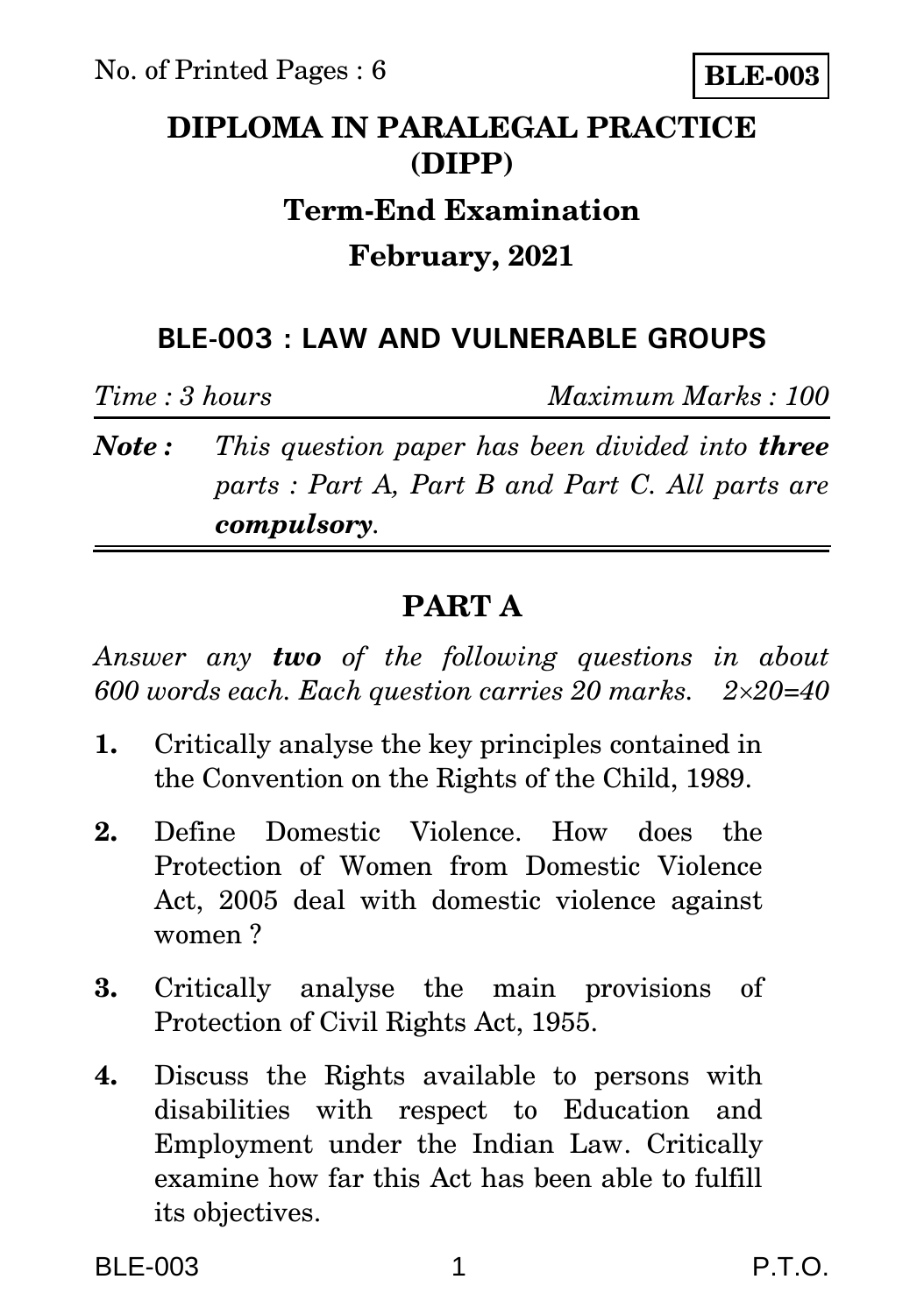#### **PART B**

*Attempt any four of the following questions in about 300 words each. Each question carries 10 marks. 410=40*

- **5.** Define Patriarchy. Discuss the various modes of patriarchal control.
- **6.** Define AIDS. Discuss the concepts of Voluntary and Involuntary testing with respect to the AIDS patients.
- **7.** Discuss the main provisions of the Maternity Benefit Act, 1961.
- **8.** Define Child Labour. Discuss the Constitutional provisions which deal with this problem.
- **9.** Examine the Rights-Based Model of Disability.
- **10.** Discuss the rights available to women workers under The Factories Act, 1948.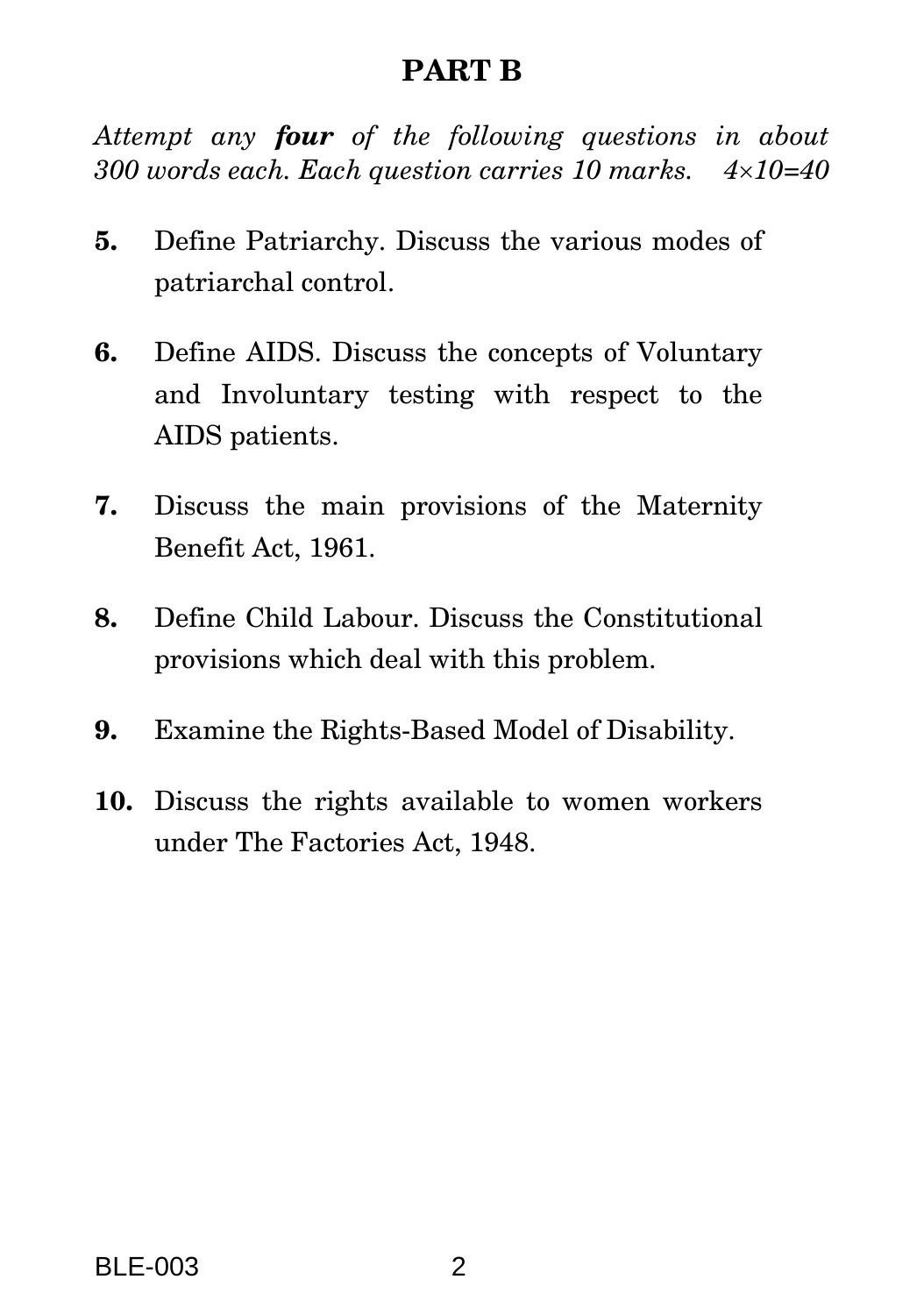### **PART C**

*Write short notes on any four of the following in about 150 words each. Each note carries 5 marks. 45=20*

- **11.** National Trust
- **12.** Social Model of Disability
- **13.** Rights of Women Workers
- **14.** Equal Remuneration Act, 1976
- **15.** Freedom and Protection of Labourers from Bondage
- **16.** National Commission for Protection of Child Rights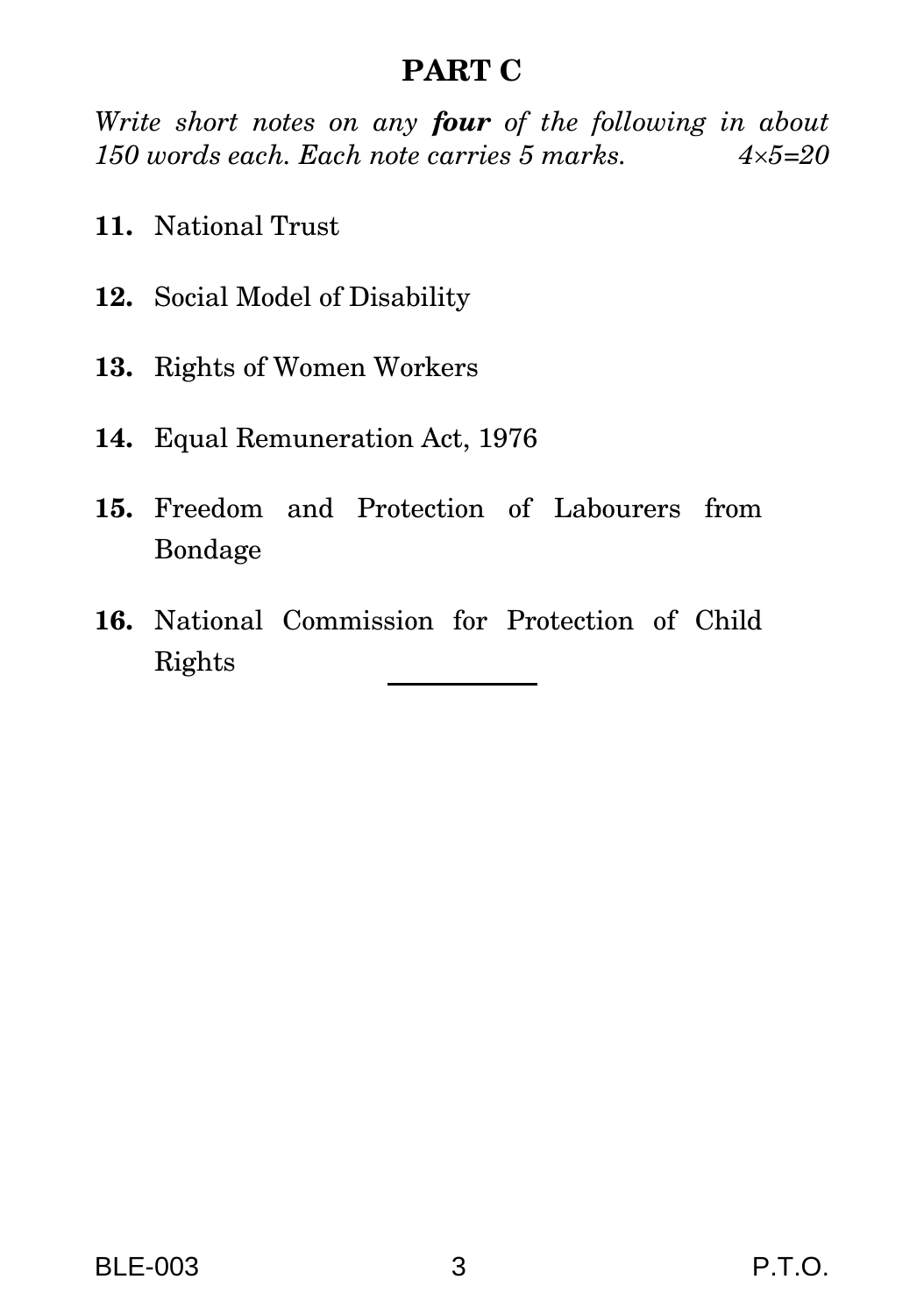# बी.एल.ई.-003

अर्धविधिक व्यवहार में डिप्लोमा (डी.आई.पी.पी.) सत्रांत परीक्षा फरवरी. 2021

बी.एल.ई.-003 : विधि और संवेदनशील समूह

समय : 3 घण्टे

अधिकतम अंक : 100

नोट : यह प्रश्न-पत्र तीन भागों में विभाजित है : भाग क, भाग ख और भाग ग । सभी भाग अनिवार्य हैं ।

#### भाग क

निम्नलिखित में से किन्हीं **दो** प्रश्नों के उत्तर लगभग 600 शब्दों (प्रत्येक) में दीजिए । प्रत्येक प्रश्न के 20 अंक हैं ।  $2 \times 20 = 40$ 

- बाल अधिकार संबंधी कन्वेंशन. 1989 में सम्मिलित मख्य  $\mathbf{1}$ . सिद्धांतों का आलोचनात्मक विश्लेषण कीजिए।
- घरेलु हिंसा की परिभाषा दीजिए । महिला घरेलु हिंसा संरक्षण  $2.$ अधिनियम, 2005, महिलाओं के प्रति घरेलू हिंसा से कैसे निपटता है ?
- नागरिक अधिकार संरक्षण अधिनियम, 1955 के मुख्य 3. प्रावधानों का आलोचनात्मक विश्लेषण कीजिए।
- भारतीय विधि के अंतर्गत शिक्षा और रोजगार के संबंध में  $\boldsymbol{\Lambda}$ . विकलांगताग्रस्त व्यक्तियों के लिए उपलब्ध अधिकारों की चर्चा कीजिए । यह अधिनियम इसके उद्देश्यों की पूर्ति के लिए अभी तक कितना कारगर रहा है ? आलोचनात्मक जाँच कीजिए ।

**BLE-003**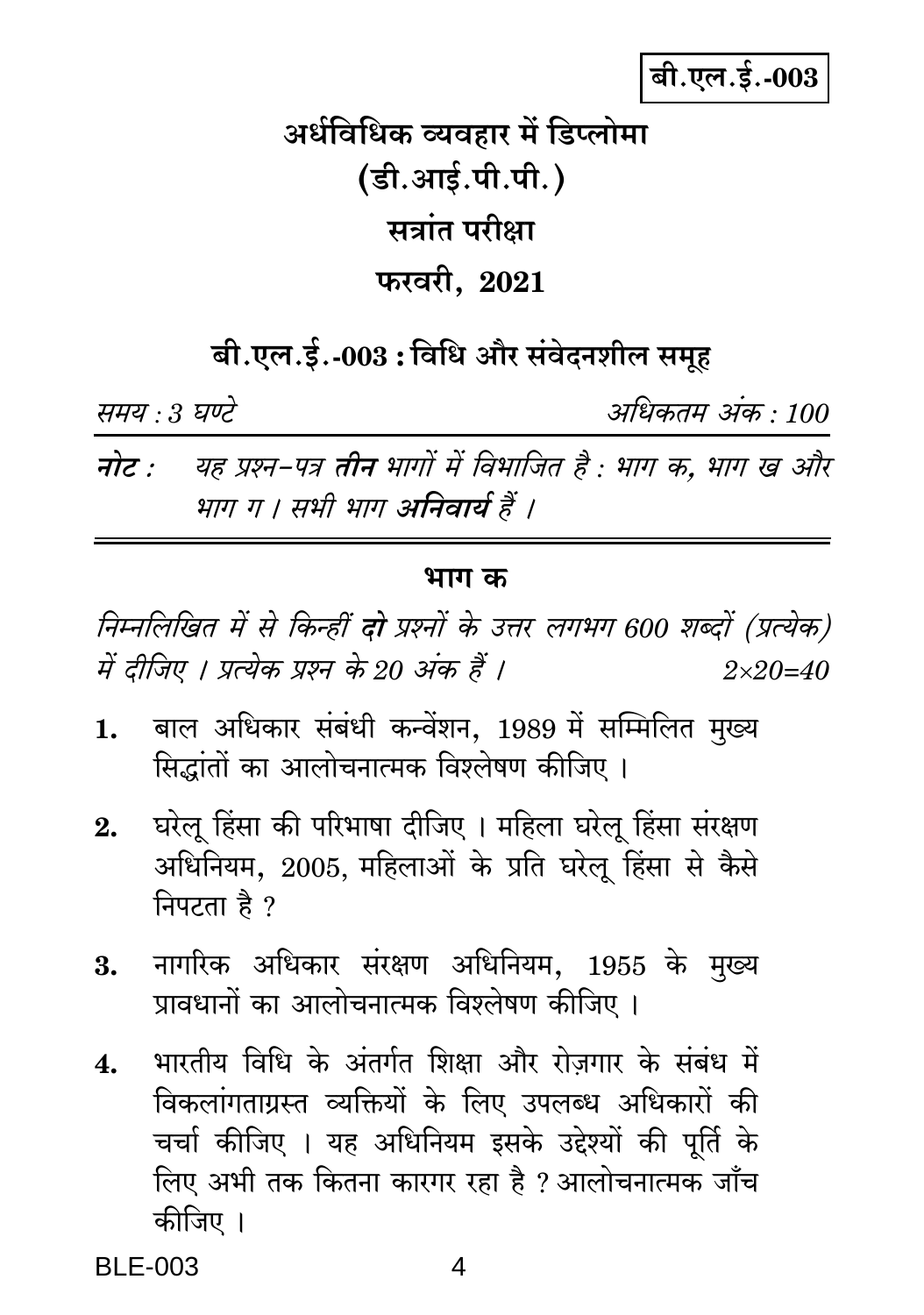#### भाग ख

निम्नलिखित में से किन्हीं **चार** प्रश्नों के उत्तर लगभग 300 शब्दों (प्रत्येक) में दीजिए । प्रत्येक प्रश्न के 10 अंक हैं ।  $4 \times 10 = 40$ 

- पितसत्ता की परिभाषा दीजिए । पितृसत्तात्मक नियंत्रण के 5. विभिन्न तरीकों की चर्चा कीजिए ।
- एड्स की परिभाषा दीजिए । एड्स के रोगियों के संबंध में 6. स्वैच्छिक और अस्वैच्छिक परीक्षण की संकल्पनाओं की चर्चा कीजिए ।
- मातृ लाभ अधिनियम, 1961 के मुख्य प्रावधानों की चर्चा 7. कीजिए ।
- बाल श्रम की परिभाषा दीजिए । इस समस्या से निपटने वाले 8. सांविधानिक प्रावधानों की चर्चा कीजिए ।
- विकलांगता के अधिकार-आधारित मॉडल की जाँच 9. कीजिए ।
- 10. फैक्टरी अधिनियम. 1948 के अंतर्गत महिला कामगारों के लिए उपलब्ध अधिकारों की चर्चा कीजिए ।

P.T.O.